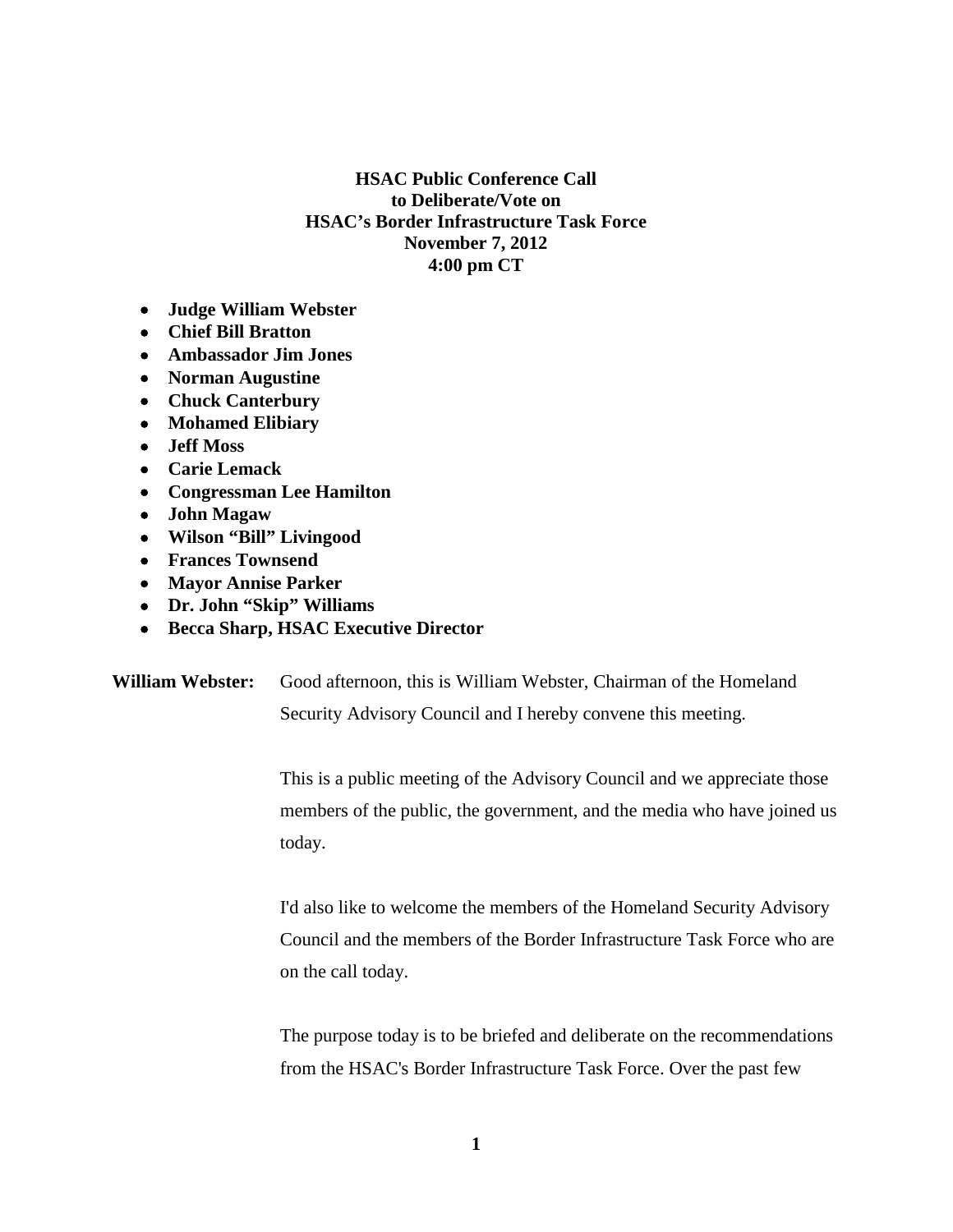months the Task Force held an in-person meeting in Washington, DC and convened several conference calls and heard from 13 matter experts.

The Task Force was led by HSAC member, Ambassador Jim Jones. On behalf of HSAC, I thank the members of the Task Force for all of your efforts, the subject matter experts for their input, and the staff that hosted the meetings.

I'll now turn the floor over to Ambassador Jim Jones who will brief the HSAC on the report.

**Jim Jones:** Thank you very much Judge Webster and members of the HSAC. Secretary Napolitano tasked the Border Infrastructure Task Force to provide recommendations on enhancing border crossing infrastructure on both our borders with Canada and with Mexico and establishing predictable and equitable mechanisms for project design, financing and implementation by public private partnerships.

> The Task Force had a short timeframe to develop this report. Both the Task Force members and the supporting DHS staff were very diligent in order to get this report to you in this timeframe.

Two things were evident from our deliberations. Number one, both of our borders, North and South need more infrastructure and ports of entry in order to be fully efficient for commerce as well as to protect security.

And then number two, if this demand is going to be met it will have to be met largely by public-private partnerships, (PPPs) because our government debt load is just too heavy for the government to finance all of these border needs.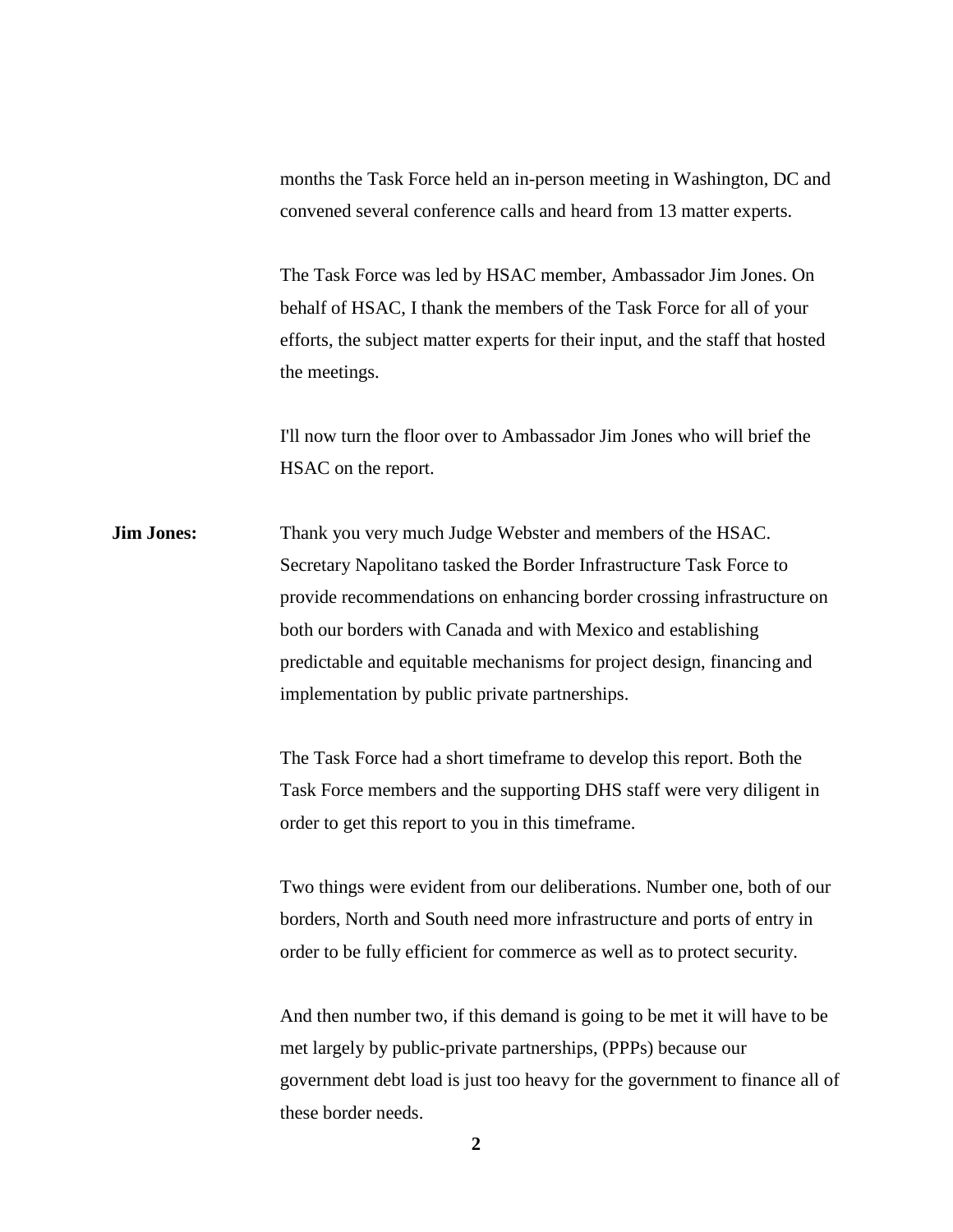Specifically the Task Force focused on the changes that would need to be made to help make public private partnerships work as well as to look at the mechanisms that could be used to enhance the investment.

The Task Force membership comprised of subject matter experts from both the Northern and the Southern border. In developing the recommendations the Task Force met with several government and private sector experts on conference calls and at in-person meetings in addition to the input that individual Task Force members collected and shared during our discussions.

In determining the 24 recommendations listed in the report, the Task Force sought to answer the eight questions listed in the tasking by Secretary Napolitano. The Task Force sought to provide recommendations that can help streamline the processes of creating public-private partnerships with the goal of promoting continued job creation and enhancing the global economic competitiveness in the United States without sacrificing security.

Enhancing the capacity, the effectiveness and the efficiency of border crossing facilities and operations will expedite the processing of legitimate trade and travel, reducing both the government's cost and the total crossborder trade transaction costs born by the user.

In discussions with subject matter experts from the private sector, the Task Force found that a transparent and predictable legal and regulatory framework and a proven revenue stream are essential components in a successful PPP, whether the projects are funded entirely by the private sponsors or, in addition to government backing and financing.

**3**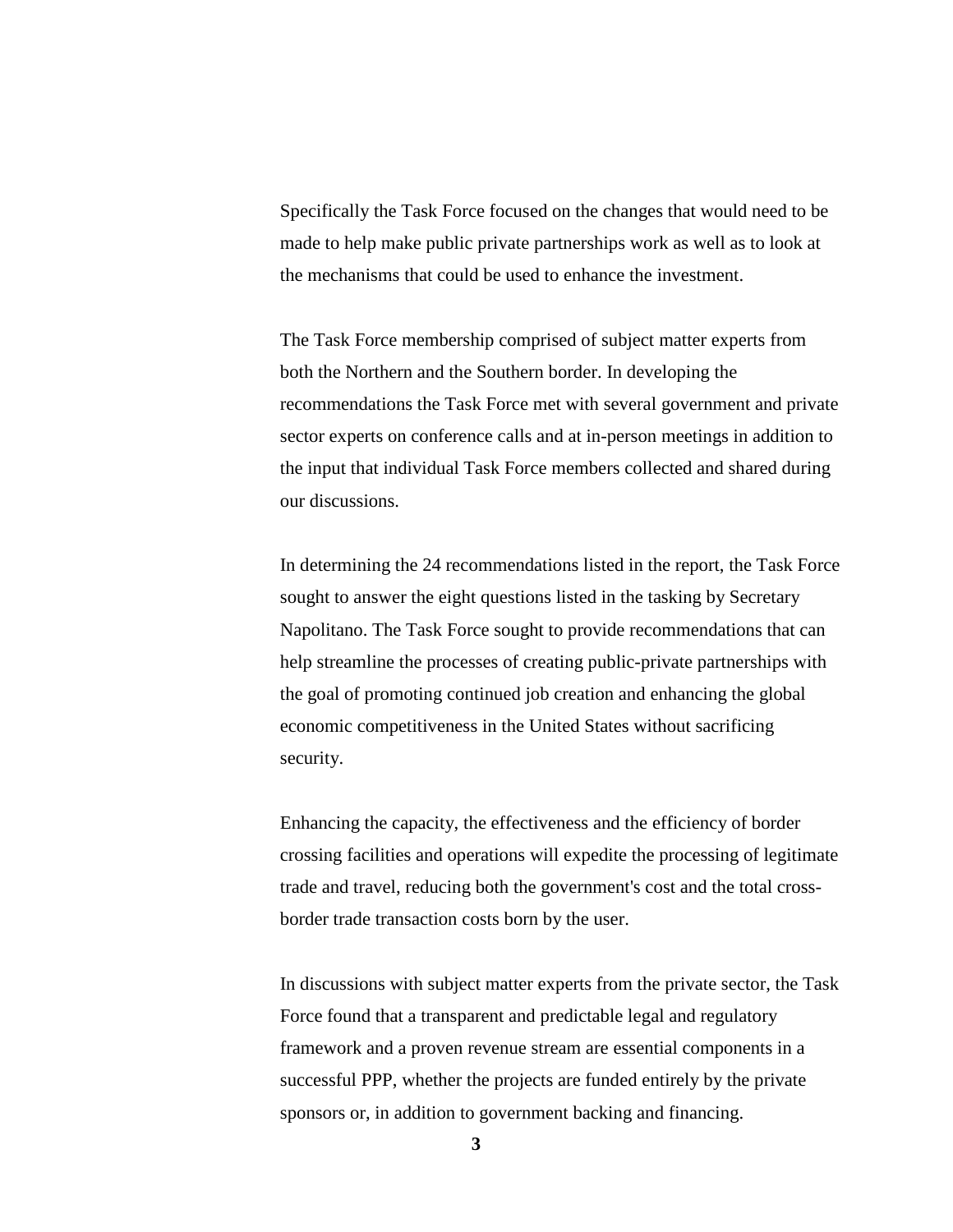The Task Force also found that unclear approval processes could hinder a PPP proposal especially when looking at ports of entry where two Federal Governments are involved in the task.

The four common traits that the Task Force identified in successful public private partnerships were first, a clearly defined procurement process and approval system in place that the private sector can rely upon when formulating project bids. Second, there needs to be a clear allocation of risks and responsibilities among the partners. Third, a consensus of political and community support is needed for the project and, finally, tolling levels should be specified in advance in the PPP agreement so that the tolls do not constrain the flow of trade and travel.

The first section of the report concerned the issue of setting standards and criteria for public private partnerships at ports of entry. The first recommendation stressed that the need to have the existing infrastructure and staff be used as efficiently as possible prior to beginning new projects.

In identifying new projects, the Task Force found that private investors should pay for the facilities, the staffing, the equipment and the operations cost at these new border crossings, with, of course, some discretion being given to the Commissioner of the U.S. Customs and Border Protection to apportion those costs when need be.

Once a project has begun, the Task Force also recommended setting up a mechanism to allow the CBP Commissioner to make staffing changes in response to traffic flows. The Task Force recommended that CBP establish a new office of public-private partnerships in the Commissioner's office to help determine which projects may lend themselves to PPP

**4**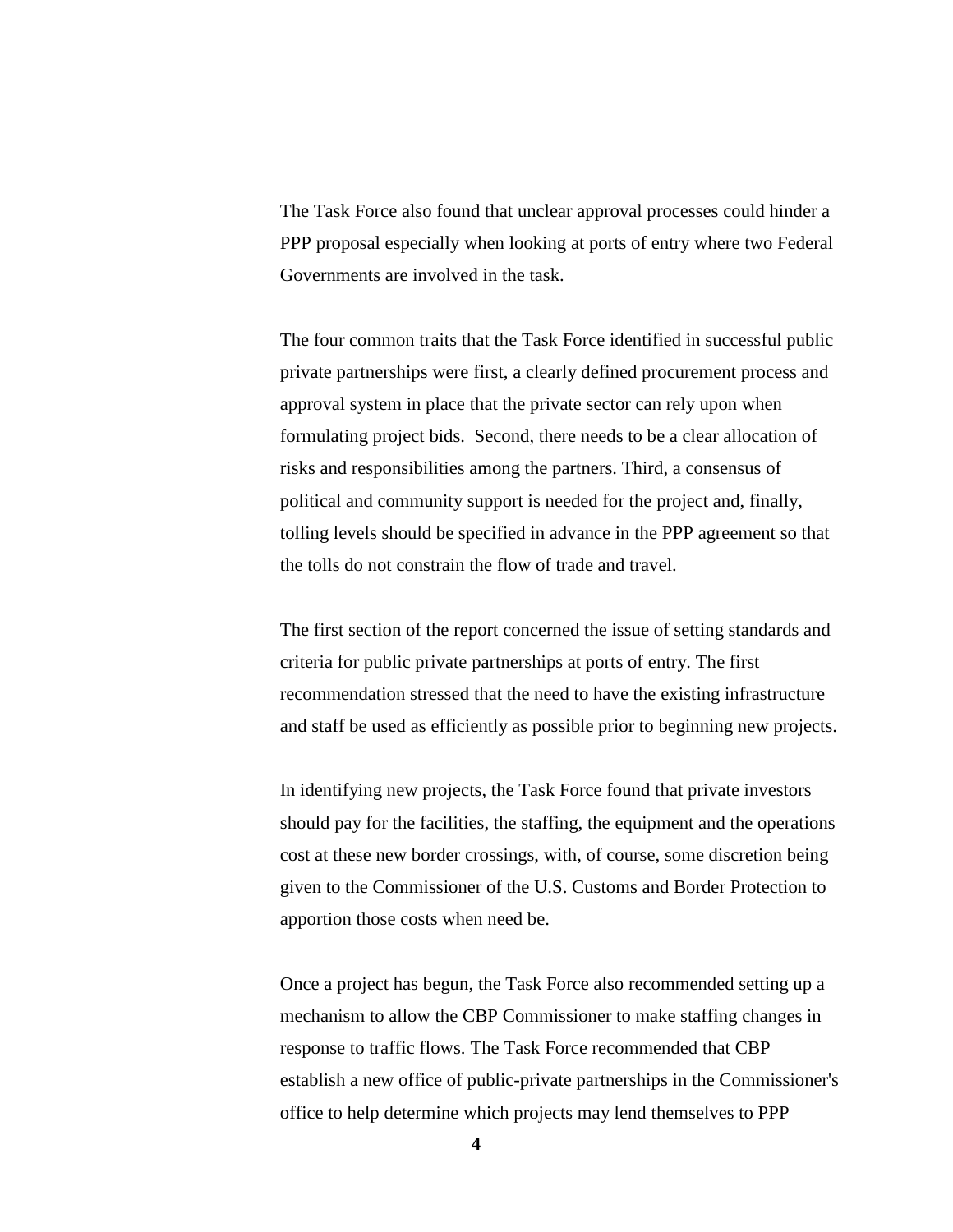approach as well as to identify pilot projects. We recommended that they try to get three or four pilot projects approved in the next fiscal year.

This office would be under the Commissioner, but we also found in Canada and UK, there is an agency that they have set up to work across businesses and across government divisions to promote and look after these public private partnerships. So I think that is a very good suggestion.

The Task Force was also briefed on the current proposed legislative changes needed to help create the framework for public private partnerships. Among the changes the Task Force recommended was giving the CBP Commissioner the authority to enter into PPP's, giving CBP statutory authorization to collect a user fee for use of a port of entry during peak hours and to enact legislation to help complete CBP's goal of having one face at the border by consolidating existing FDA inspectors at ports of entry into Customs and Border Protection.

Also, we recommended that we eliminate the guidelines of the 1990 Budget Act that requires on these projects for leasing the full cost of the capital project be recorded and authorized in the first year. And instead we allow the amortization or the incremental costs over the life of that lease for a PPP.

The Task Force also was briefed on the current Beyond the Border initiatives with Canada on the Northern border and the 21st Century Border Management along the Southern border with Mexico. Section Four of the report focused on the importance of bi-national planning both at the border and at the infrastructure leading up to the border.

**5**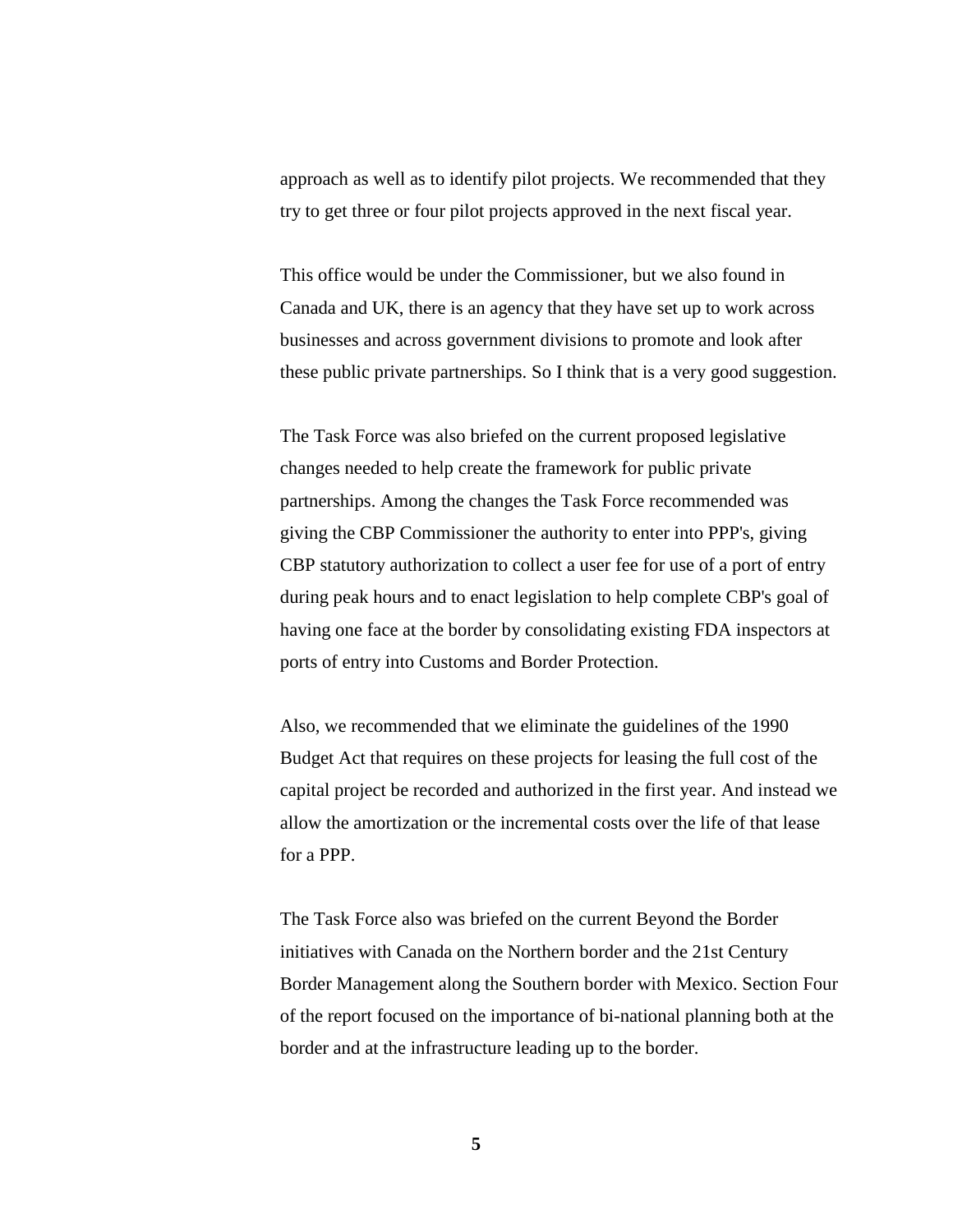The fifth section of the report focused on the importance of a Memorandum of Understanding or Agreement between the government and the private sector to ensure that the private investor covers any necessary shutdown cost if the project fails.

And the remainder of the recommendations sought to identify potential mechanisms to enhance investments at ports of entry. One of the changes sought by the Task Force was a budgetary or statutory change that would allow Customs and Border Protection to use the rent money currently, which goes into the GSA's Federal Building Fund to use that by CBP into a capital program operated by CBP.

The Task Force also recommended that the issue of GSA ownership of ports of entry be explored in a future tasking. We did not have time to get into that in enough detail. The seventh section identified a number of potential sources of revenue to help pay for the infrastructure projects and these include tolls and retail and other sales such as duty free, communications conduits, advertising space and lease payments.

And finally the final section of the report, the Task Force encouraged CBP to continue to standardize practices at both the Northern and the Southern ports of entry. We supported recent Trusted Traveler programs, which involved the DHS and we encouraged more of that and we advocated that the CBP continue its efforts on pre-inspection and pre-clearance programs.

And in the Appendices of the report, the Task Force provided detailed background information on the recommendations and two case studies discussed by the Task Force for the recent progress in Puerto Rico where U.S. Commonwealth - where the U.S. Commonwealth has made strides in recent years in supporting public-private partnerships.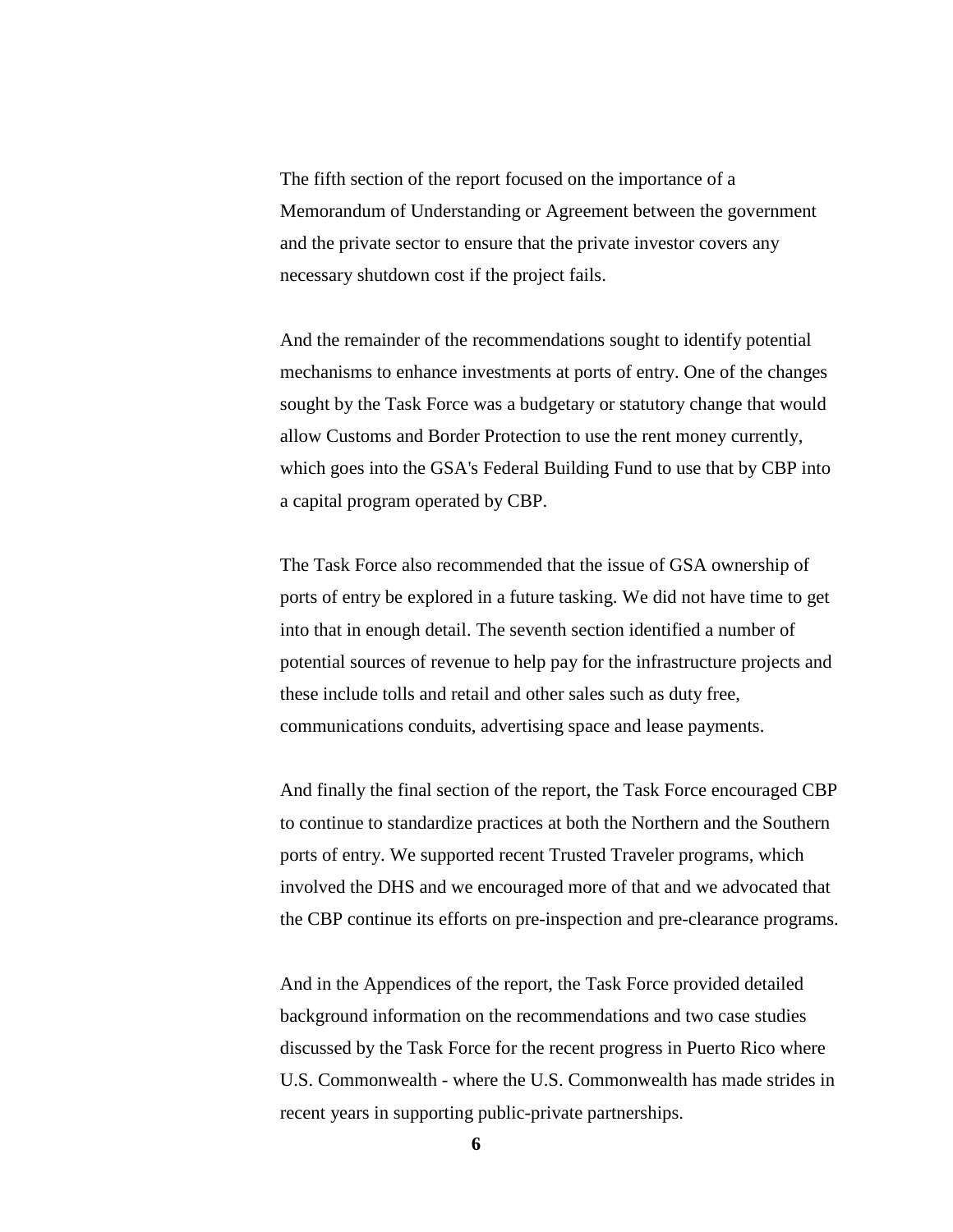And a very good example on the Canadian border where they have a department level agency that deals specifically with public private partnerships. So it's a fairly detailed report, I hope I didn't take to long trying to summarize it but this is what we submit to you Judge Webster.

**William Webster:** Thank you very much Ambassador Jones, your report reflects a good deal of very careful thought and constructive suggestions. Are there any questions on the recommendations before we proceed to voting on the recommendations?

> All right then. At this time I'd like to have the HSAC move to approve the Border Infrastructure Task Force recommendations report and transmit it to Secretary Napolitano.

I'll ask that all members in favor of adopting the report (unintelligible) that again.

- **Becca Sharp:** I'm sorry Judge I think we've had somebody un-mute themselves and we have a lot of noise in the background.
- **William Webster:** Okay, well we'll try that once more just for the vote again. All right, I'd like to - if everybody is off the mute so they can be heard, I'd like to say that all members in favor of adopting the report please say aye.

## **Group:** Aye.

**William Webster:** Opposed please say no. Very well, by voice vote it is unanimously adopted. Now we're going to bring this public session to a close. Members of the public who would like to provide comment and that includes the